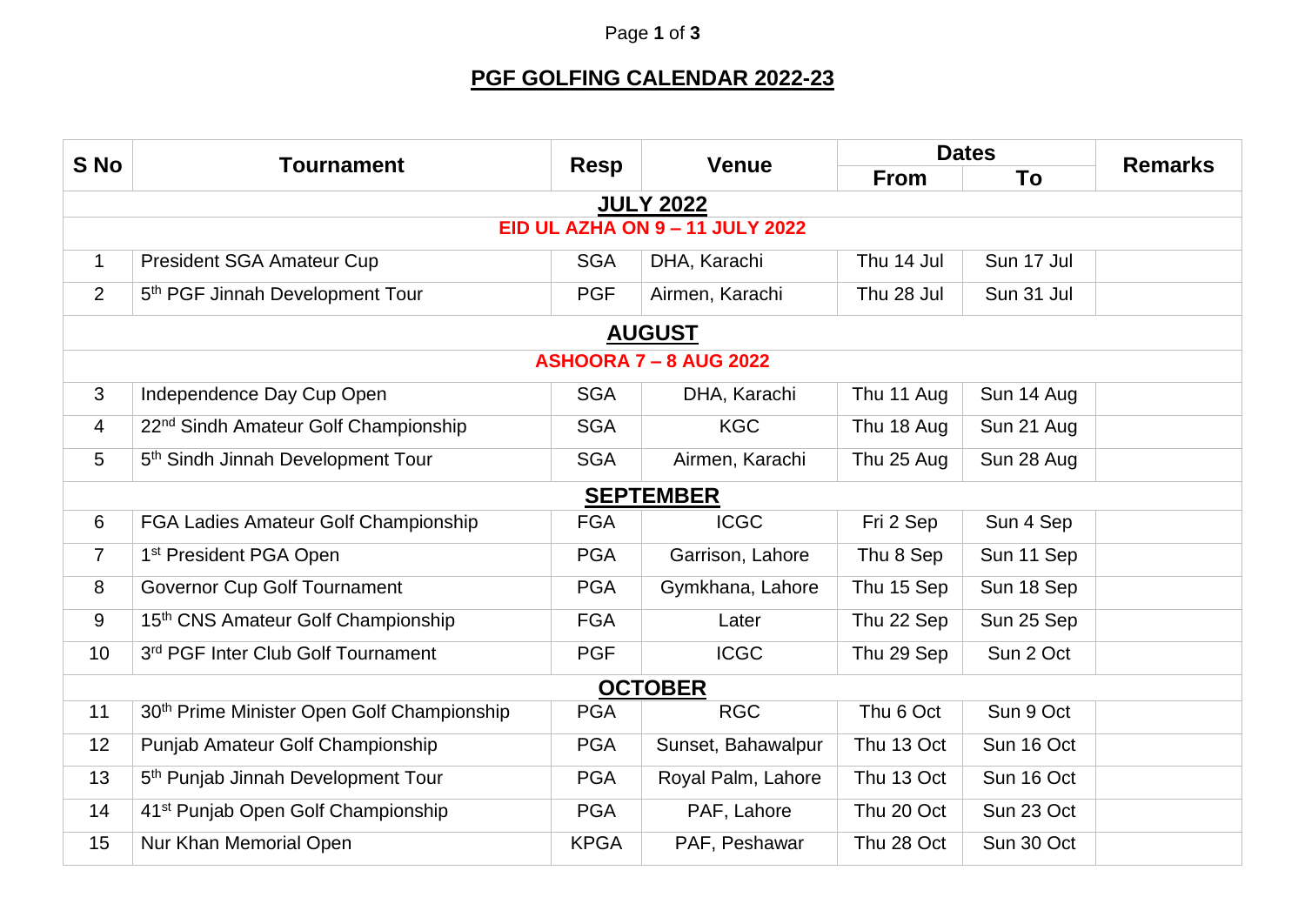## Page **2** of **3**

| S No                | <b>Tournament</b>                                    | <b>Resp</b> | <b>Venue</b>       | <b>Dates</b> |            | <b>Remarks</b> |  |  |
|---------------------|------------------------------------------------------|-------------|--------------------|--------------|------------|----------------|--|--|
|                     |                                                      |             |                    | <b>From</b>  | To         |                |  |  |
| <b>NOVEMBER</b>     |                                                      |             |                    |              |            |                |  |  |
| 16                  | 62 <sup>nd</sup> National Amateur Golf Championship  | <b>PGF</b>  | Lahore             | Thu 3 Nov    | Sun 6 Nov  |                |  |  |
| 17                  | 2 <sup>nd</sup> DRGCC Open Professional              | <b>PGA</b>  | RAYA, Lahore       | Thu 3 Nov    | Sun 6 Nov  |                |  |  |
| 18                  | 30 <sup>th</sup> Corps Comd Cup Open                 | <b>PGA</b>  | Garrison, Lahore   | Thu 10 Nov   | Sun 13 Nov |                |  |  |
| 19                  | <b>President Gold Medal</b>                          | <b>FGA</b>  | <b>ICGC</b>        | Thu 17 Nov   | Sun 20 Nov |                |  |  |
| 20                  | 2 <sup>nd</sup> KP JDT / 53 <sup>rd</sup> KP Amateur | <b>KPGA</b> | PAF, Peshawar      | Thu 24 Nov   | Sun 27 Nov |                |  |  |
| <b>DECEMBER</b>     |                                                      |             |                    |              |            |                |  |  |
| 21                  | 49th Pakistan Open Golf Championship                 | <b>PGF</b>  | Later              | Thu 1 Dec    | Sun 4 Dec  |                |  |  |
| 22                  | 5 <sup>th</sup> Punjab Ladies Amateur                | <b>PGA</b>  | Royal Palm, Lahore | Thu 8 Dec    | Sun 11 Dec |                |  |  |
| 23                  | 2 <sup>nd</sup> Soni Wali KP Ladies Amateur          | <b>KPGA</b> | PAF, Peshawar      | Thu 15 Dec   | Sun 18 Dec |                |  |  |
| 24                  | 2 <sup>nd</sup> Fatima Jinnah Ladies Amateur         | <b>PGA</b>  | Royal Palm, Lahore | Thu 22 Dec   | Sun 25 Dec |                |  |  |
| 25                  | Al-Burg Amateur Golf Tournament                      | <b>PGA</b>  | Mangla             | Thu 22 Dec   | Sun 25 Dec |                |  |  |
| 26                  | Royal Palm Team Trophy Net Challenge Shield          | <b>PGA</b>  | Royal Palm, Lahore | Thu 29 Dec   | Sun 1 Jan  |                |  |  |
| <b>JANUARY 2023</b> |                                                      |             |                    |              |            |                |  |  |
| 27                  | Sindh Open Golf Championship                         | <b>SGA</b>  | Airmen, Karachi    | Thu 5 Jan    | Sun 8 Jan  |                |  |  |
| 28                  | 42 <sup>nd</sup> CAS Open Golf Championship          | <b>SGA</b>  | Airmen, Karachi    | Thu 12 Jan   | Sun 15 Jan |                |  |  |
| 29                  | Rashid D Habib Golf Championship                     | <b>SGA</b>  | <b>KGC</b>         | Thu 19 Jan   | Sun 22 Jan |                |  |  |
| 30                  | Quaid e Azam Amateur Golf Championship               | <b>PGA</b>  | Gymkhana, Lahore   | Thu 19 Jan   | Sun 22 Jan |                |  |  |
| 31                  | 12th Faldo Series Trial / Junior Amateur             | <b>PGF</b>  | Rumanza, Multan    | Thu 26 Jan   | Sun 29 Jan |                |  |  |
| <b>FEBRUARY</b>     |                                                      |             |                    |              |            |                |  |  |
| 32                  | 28th KP Open Golf Championship                       | <b>KPGA</b> | PAF, Peshawar      | Thu 2 Feb    | Sun 5 Feb  |                |  |  |
| 33                  | <b>SGA Ladies Amateur Golf Championship</b>          | <b>SGA</b>  | DHA, Karachi       | Thu 2 Feb    | Sun 5 Feb  |                |  |  |
| 34                  | 1 <sup>st</sup> Rumanza Open Golf Tournament         | <b>PGA</b>  | Rumanza, Multan    | Thu 9 Feb    | Sun 12 Feb |                |  |  |
| 35                  | All Pakistan Mangla Amateur                          | <b>PGA</b>  | Mangla             | Thu 9 Feb    | Sun 12 Feb |                |  |  |